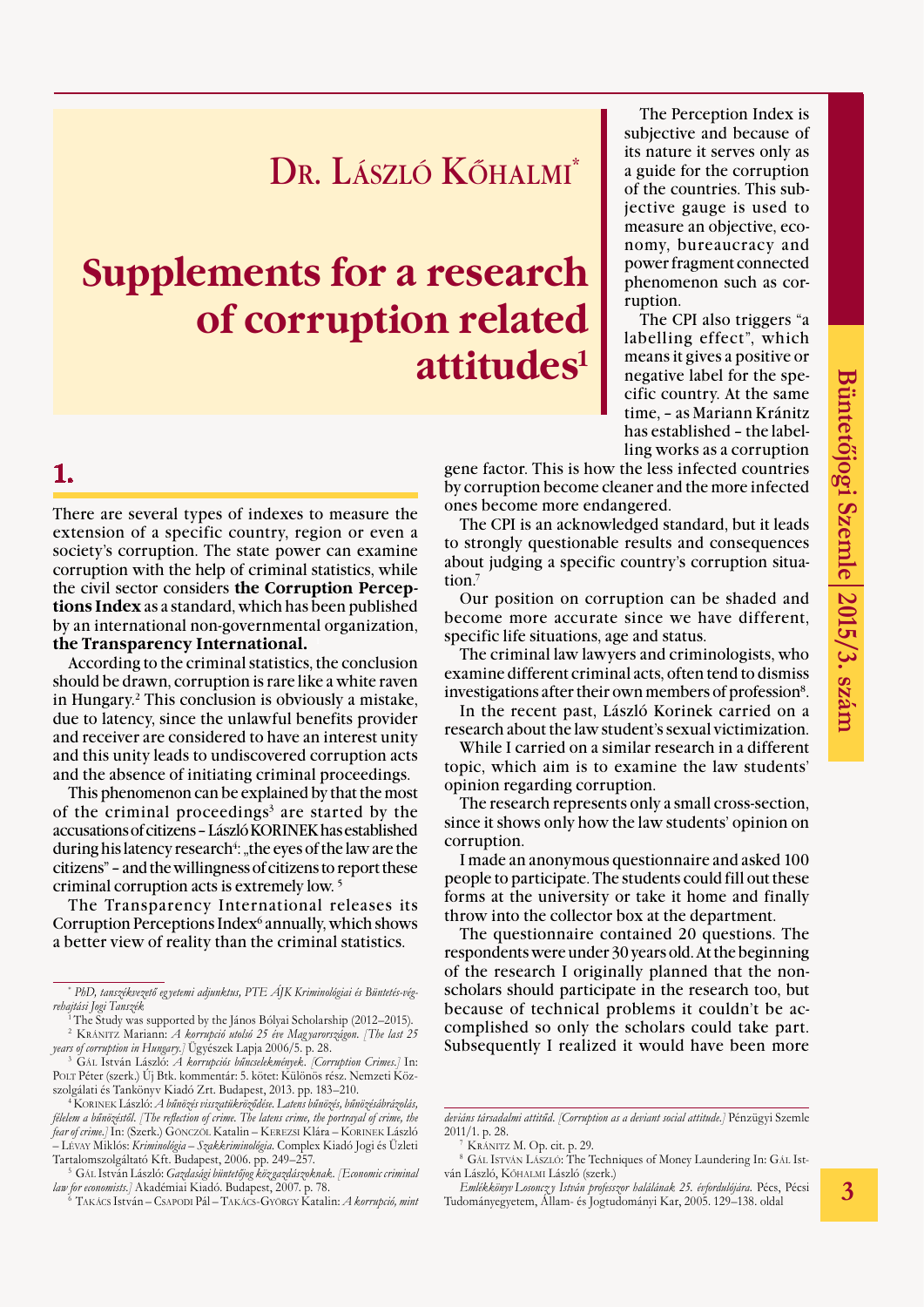expedient to create age groups in the under 30 age category (for example 18–20, 21–22 age etc.).

There were 65 women and 35 men. It can be explained by that women represent a higher number at the Faculty of Law, since more women get accepted to the University than men, and they also tend to participate in lectures more actively.

92 people attended grammar school and 8 people finished in a technical school. They represent the following occupation categories: students (80 people), employment relationship (3 people), agency contract (16 people) and one entrepreneur. There are 8 people from the capital city, 20 from country state and 20 from villages.

**2.** 

The respondents were asked to grade the severity of corruption from 1 to 5, where 1 is the most corrupt and 5 is the least corrupt. 37 participants graded Hungary with  $1, 52$  – with  $2, 9$  – with  $3$ , and only one respondent gave it 4. Grade 5 was not given by any participant, meaning none of them thought its corruption level to be insignificant.

Table 1. The opinion of university students ( $n = 100$ ) on the severity of corruption in Hungary

| The severity of corruption<br>$(1 =$ the most corrupt; $5 =$ the least corrupt) |  |  |  |
|---------------------------------------------------------------------------------|--|--|--|
| The number of votes                                                             |  |  |  |

The participants' view of their direct environment's corruption is similar to the former latency research's result. On the one hand, they find their direct environment less corrupt, on the other hand, they think the more distant is the environment the more corrupt and threatening it is.

Regarding to the research, 12 people gave grade 1 (the worst grade), 23 people gave 2, 51 chose 3 and only one participant gave 5.

The Hungarian political corruption is considered as highly corrupt by 29 people  $(=1)$ , 62 graded with 2, while 8 – with 3 and only one respondent gave 4. It must be emphasised none of the respondents considered the politicians free of corruption<sup>9</sup>, meaning the youth's perception of them is rather critical. Although my aim is not to engage in political discussion, but this might explain the youth's apathy towards politics.10 The answers differed when I asked about different corruption formations. I expected the political corruption will be the absolute leading one. My assumption was verified, at the same time the respondents considered the other formations problematic too.

23 respondents thought economic corruption, 45 participants considered political corruption, according to 20 people the administrative corruption, 20 people chose public procurement related corruption11 and 2 people thought business corruption is the major problem in Hungary.

We made an order of rank of the countries' cor-

ruption level and it showed the same result as we expected. The students considered Austria as the least corrupt country among Hungary-Croatia-Slovakia-Romania-Austria and it happened only a few times when Hungary didn't finish last. This result must be taken seriously since it shows the youth's negative opinion on corruption.

I asked few questions about the declaration of wealth related duty's effect on the prevention of corruption. 11 respondents thought it has reduced, 19 gave mark 2, 32 chose 3, 17 gave 4, 21 people thought it hasn't reduced corruption.

The citizens' unfavourable view of police corruption has significantly improved. 11 people thought police officers are greatly corrupt, 12 gave 2, 33 gave 3, 29 chose 4, and finally 15 people's opinion was they are not corrupt at all.

They could choose two answers from the following given categories about this question: "In your opinion, what measures could possible help to reduce corruption?". According to 14 people "raising the salaries of politicians"; 20 people thought "raising the salaries of bureaucracy (office workers)"; 30 people considered "raising the salaries of the police officers"; 21 people chose "raising the salaries of judges"; 9 people found that "the declaration of wealth" could help more; 39 people thought "fight against favouritism"; 18 people chose "creating the actual relations of the market economy"; 40 people considered "increasing the severity of the punishments of corruption crimes"; 6 people chose the "else" category for example introduction of the death penalty, freezing bank accounts etc. (3 people didn't choose two answers).

<sup>9</sup> Szántó Zoltán: *Kontraszelekció és erkölcsi kockázat a politikában*. *[Contra selection and ethical risk in politics.]* Közgazdasági Szemle 2009/6. p. 568.

<sup>10</sup> Törőcsik Mária: *Tudománykommunikáció a Z generációnak – A fiatalok közéleti véleményformálásának új formái az online térben*. *[The science of communication for Z generation – The new forms of expression of the youth's opinion on public life in the cyber space.]* TÁMOP-4.2.3-12/1/KONV-2012-0016. Pécsi Tudományegyetem, Pécs, 2013, p. 4.

<sup>&</sup>lt;sup>11</sup> Regarding the public procurement related corruption see the following: INZELT Éva: Korrupció: fehérgallérral vagy anélkül. A fehérgalléros bűnözés változó tar*talma és formái [Corruption – with or without a white collar. The changing meaning and* 

*forms of the white collar crime].* PhD-disszertáció. ELTE Állam- és Jogtudományi Doktori Iskola, Budapest, 2015. p. 109. (Témavezető: *Prof. Dr. Lévay Miklós*)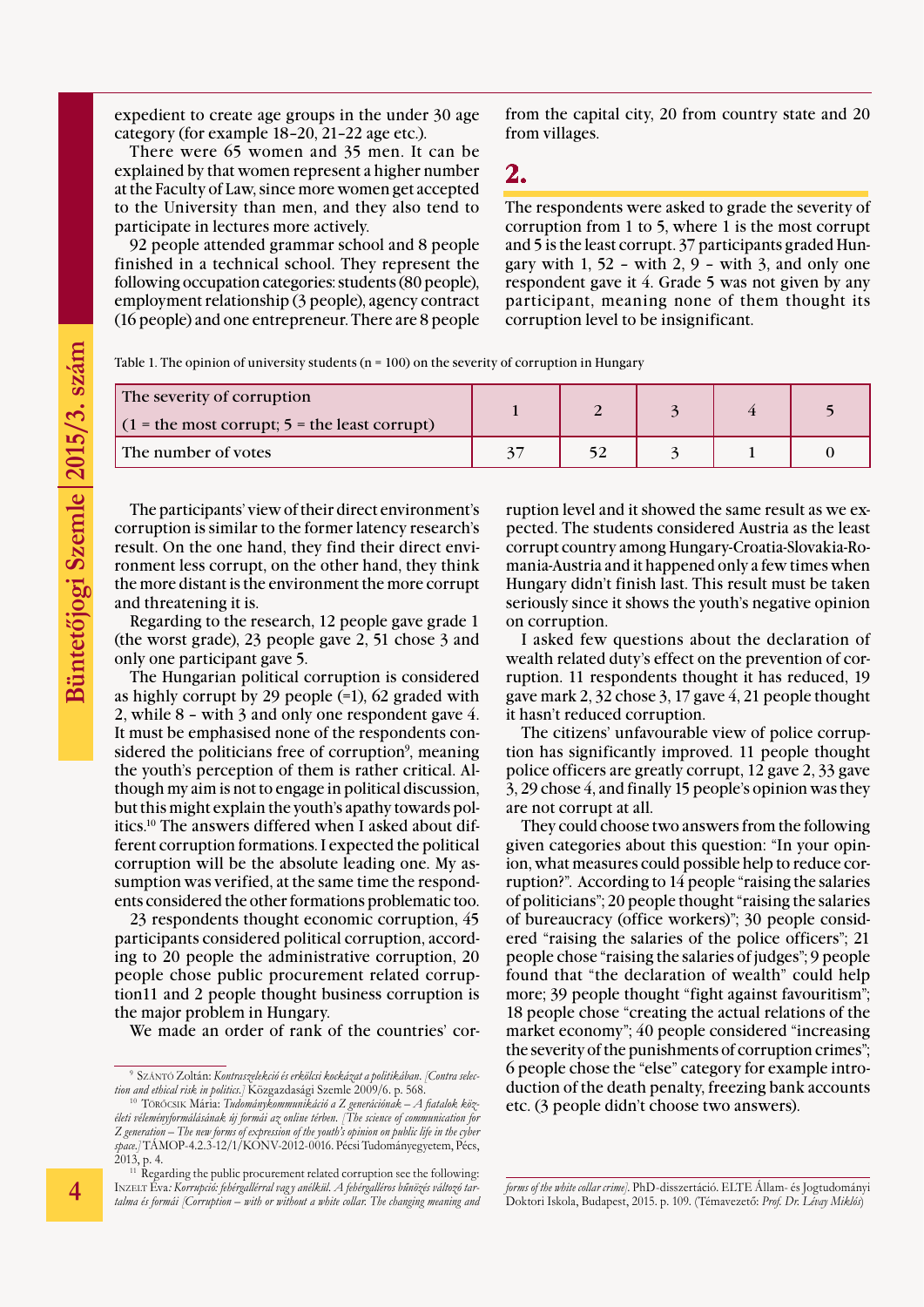Table 2.

| "In your opinion, what measures could possible help to reduce cor-<br>ruption?"         | The number of votes for the<br>given categories |  |  |
|-----------------------------------------------------------------------------------------|-------------------------------------------------|--|--|
| 1. raising the salaries of politicians                                                  | 14                                              |  |  |
| 2. raising the salaries of bureaucracy (office workers)                                 | 20                                              |  |  |
| 3. raising the salaries of the police officers                                          | 30                                              |  |  |
| 4. raising the salaries of judges                                                       | 21                                              |  |  |
| 5. the declaration of wealth                                                            | 9                                               |  |  |
| 6. fighting against favouritism                                                         | 39                                              |  |  |
| 7. creating the actual relations of the market economy                                  | 18                                              |  |  |
| 8. increasing the severity of the punishments of corruption crimes                      | 40                                              |  |  |
| 9. else (for example introduction of the death penalty, freezing bank<br>accounts etc.) | 6                                               |  |  |
| 10. no answer                                                                           | 3                                               |  |  |

In the mass media the influence of voters by the politicians is perceptible. The Hungarian public's demand for punishment is verified. It requires such politics which keeps repeating the necessity of increasing the severity of a penalty.

Although it is disappointing that the youth are well acquainted with favouritism and it is accepted by them, which is against the respect of the success achieved by hard work. It gives a false message that everything can be handled by favouritism.

The responses about the corruption differed when it was asked before or after the transition. Most of the respondents didn't have any experience of the socialist regime's corruption (Most of them were born after the transition).

Comparing the two eras, 39 respondents deemed that corruption was worse after the transition (grade 5 meant this). 54 participants graded with 4, 38 people gave 3. 32 people chose 2 and 37 people considered that corruption was worse before the transition in Hungary.

The result – regarding to the entrance into the European Union in 2004 – isn't flattering to the after transition era.12 In my opinion, the students don't have adequate knowledge of the before transition era and probably those stated an opinion who had knowledge of this era or at least they thought they have. "Is it contemptible or acceptable to use favouritism for someone's own – by the way rightful – interests?" The given answers were auspicious for this question. According to 86 people it is fully unacceptable (grade 1), 12 graded with 2, 37 – with 3, 16 –with 4 and 50 – with 5, meaning they fully accept it.

As far as favouritism is concerned, the questionnaire gave a disappointing result since the quarter of the respondents thought favouritism is fully acceptable.13 The reason for this might be that the former socialist countries have a serious, deep social-cultural past<sup>14</sup> of corruption and since the transition the two and half decades were not enough to achieve a radical change in this field.

For the following question: "how would you fight against corruption if you were a minister?" the responds didn't provide anything new. Relatively a lot of people (81) didn't fill in this rubric which might be explained by the lack of creativity. Most of the respondents suggested the solutions which they could hear about in the mass media such as increasing the severity of punishments, building more prisons, community service etc.

In the last point only 17 respondents expressed their opinion ("Else, which you want to tell about related to corruption"). The responds included mostly a wish for example "If it is worth to work, there wouldn't be corruption.", "Anything is possible with connections".

### **3.**

My remarks are the following on my research. It is important to make law students aware of combating

<sup>12</sup> Balogh Péter: *A társadalom fogaskerekei is rozsdásodnak? Adatok és észlelések a korrupcióról*. *[Are the cogwheels of the society getting rusty? Data's and observations about corruption.]* Pro Publico Bono Online Támop Speciál 2011. p. 16.

<sup>13</sup> Balogh Op. cit. p. 24.: Most of the valid respondents condemned corruption (69%).

<sup>14</sup> Kerezsi Klára – Inzelt Éva – Lévay Miklós: *Korrupciós bűncselekmények a büntető igazságszolgáltatás tükrében – Milyen cselekményeket rejtenek a jogerősen elítéltek aktái*. *[*Corruption as a crime from the viewpoint of the Criminal Justice System – *What kind of acts are hidden in the files of the convicts.]* Kriminológiai Tanulmányok 51. (Szerk.: *Vókó* György) Országos Kriminológiai Intézet. Budapest, 2014. p. 25.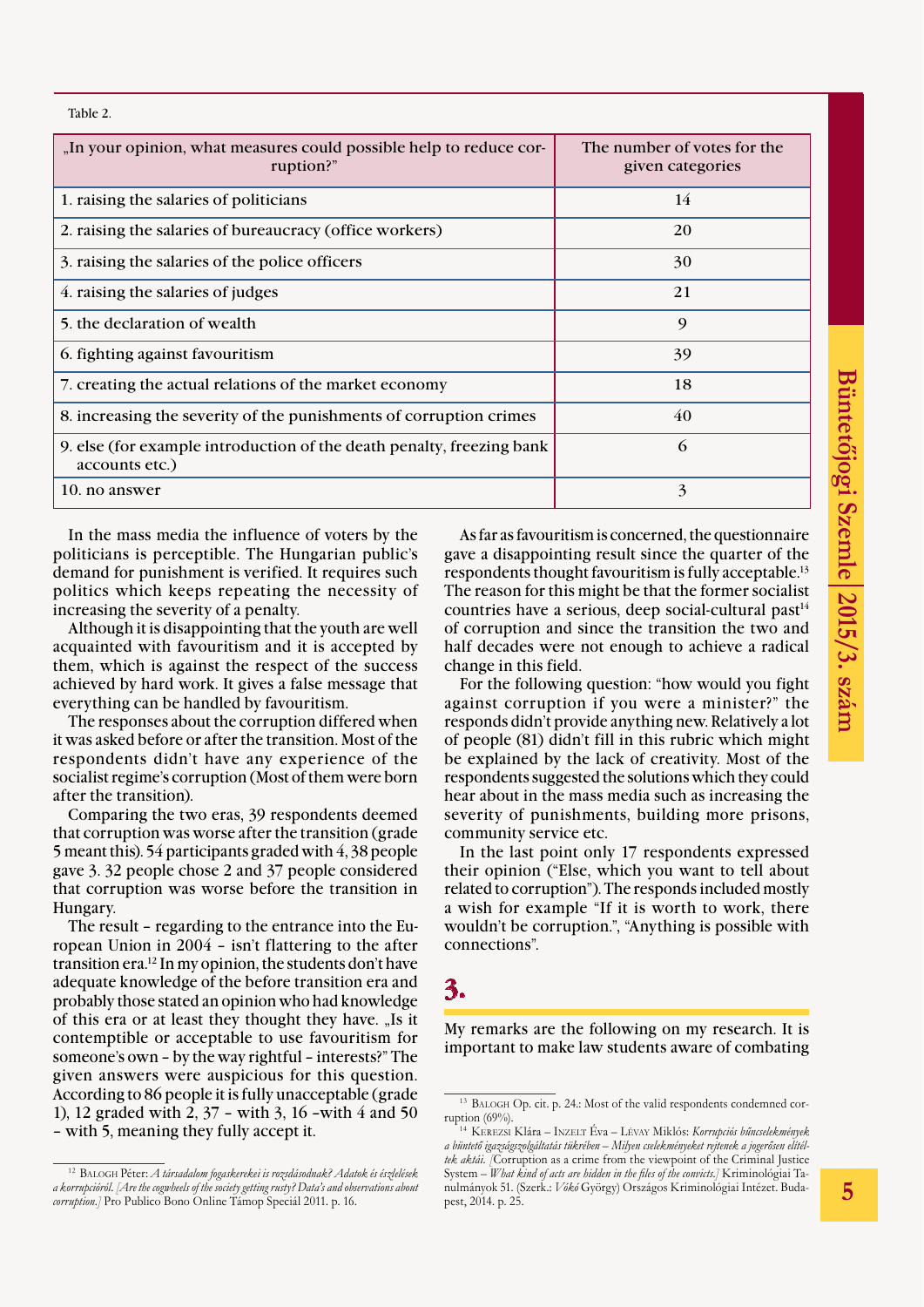corruption<sup>15</sup> since it is a condemnable and pursuable act.

. The possibilities to change the attitudes and approaches of public in regards to the black market" titled research has shown the importance of informative classes, teaching modules for high school students.16

Different forums (pl. with cultural programmes), workshops should be provided for the university students, especially for the law students about the problems of corruption. It matters a lot how the future attorneys relate to corruption. 17

The institutional confidence researches<sup>18</sup> seems to be verified, according to the researches the public think the political and business sector are most corrupt.19

The law students don't have adequate knowledge about corruption. This might be explained by that most of the students has just started their legal studies and didn't have any previous criminal knowledge. It would have led to a different result if we asked them at the beginning and at the end of their studies when they had already criminology knowledge.  $\blacksquare$ 

#### *Bibliography*

- **Balogh**, Péter: *A társadalom fogaskerekei is rozsdásodnak? Adatok és észlelések a korrupcióról*. *[Are the cogwheels of the society getting rusty? Data's and observations about corruption.]* Pro Publico Bono Online Támop Speciál 2011.
- **Bernát**, Anikó: *Elemzések a gazdasági és társadalompolitikai döntések előkészítéséhez 39*. TÁRKI. *[Analysises for preparation of economic and social politics decisions 39. TÁRKI]* Budapest, 2002.
- **Bognár**, Ákos: *A feketegazdasággal kapcsolatos lakossági attitűdök és szemléletformálás lehetőségei [The possibilities to change the attitudes and*

*approaches of public in regard to the black market.]* – Háttéranyag kommunikációs és public education kampányok szervezéséhez. 11. Budapest, 2007.

- **Gál,** István László: *Gazdasági büntetőjog közgazdászoknak*. *[Economic criminal law for economists.]* Akadémiai Kiadó, Budapest, 2007.
- **Gál,** István László: *A korrupciós bűncselekmények*. *[Corruption Crimes.]* In: Polt Péter (Szerk.) Új Btk. kommentár: 5. kötet: Különös rész. Nemzeti Közszolgálati és Tankönyvkiadó Zrt. Budapest, 2013.
- **Gál** István László: *A pénzmosás és a terrorizmus finanszírozása az új magyar büntetőjogban*Belügyi Szemle 2013/6. 26–56.
- **Gál** István László: *A pénzmosással és a terrorizmus finanszírozásával kapcsolatos jogszabályok magyarázata,* HVG-ORAC Kiadó, Budapest, 2012.
- **Inzelt**, Éva: *Korrupció: fehérgallérral vagy anélkül. A fehérgalléros bűnözés változó tartalma és formái [Corruption – with or without a white collar. The changing meaning and forms of the white collar crime].* PhD-disszertáció. ELTE Állam- és Jogtudományi Doktori Iskola, Budapest, 2015. (Témavezető: Prof. Dr. Lévay Miklós)
- **Kerezsi**, Klára **Inzelt**, Éva **Lévay**, Miklós: *Korrupciós bűncselekmények a büntető igazságszolgáltatás tükrében – Milyen cselekményeket rejtenek a jogerősen elítéltek aktái*.

*[*Corruption as a crime from the viewpoint of the Criminal Justice System – *What kind of acts are hidden in the files of the convicts.]* Kriminológiai Tanulmányok 51. (Szerk.: Vókó György) Országos Kriminológiai Intézet. Budapest, 2014.

- **Korinek**, László: *A bűnözés visszatükröződése. Latens bűnözés, bűnözés ábrázolás, félelem a bűnözéstől*. *[The reflection of crime. The latens crime, the portrayal of crime, the fear of crime.]* In: (Szerk.) Gönczöl Katalin – Kerezsi Klára – Korinek László – Lévay Miklós: *Kriminológia – Szakkriminológia.*  Complex Kiadó Jogi és Üzleti Tartalomszolgáltató Kft. Budapest, 2006.
- **Kovách**, Imre **Kristóf**, Luca: *Elit és társadalmi integráció*. *[Elit and social integration.]* In: Társadalmi integráció a jelenkori Magyarországon (Szerk.: Kovách Imre – Dupcsik Csaba – P. Tóth Tamás – Takács Judit). MTA Társadalomtudományi Kutatóközpont (Szociológiai Intézet). Argumentum Kiadó, Budapest, 2012.
- **Kránitz**, Mariann: *A korrupció utolsó 25 éve Magyarországon*. *[The last 25 years of corruption in Hungary.]* Ügyészek Lapja 2006/5.
- **Szántó**, Zoltán: *Kontraszelekció és erkölcsi kockázat a politikában*. *[Contra selection and ethical risk in politics.]* Közgazdasági Szemle 2009/6.
- **Szántó**, Zoltán **Tóth**, István János **Varga**, Szabolcs: *A korrupció társadalmi és intézményi szerkezet – Korrupciós tranzakciók tipikus kapcsolathálókonfigurációi Magyarországon*. *[The social and*

<sup>&</sup>lt;sup>15</sup> Often joins money laundering to corruption in international criminal relations. See Gál István László: A pénzmosás és a terrorizmus finanszírozása az új magyar büntetőjogban Belügyi Szemle 2013/6. 26–56. and GÁL István László: *A pénzmosással és a terrorizmus finanszírozásával kapcsolatos jogszabályok mag yarázata* Budapest, HVG-ORAC Kiadó, 2012.

<sup>16</sup> Bognár Ákos: *A feketegazdasággal kapcsolatos lakossági attitűdök és szemléletformálás lehetőségei [The possibilities to change the attitudes and approaches of public related to the black market.]* – Háttéranyag kommunikációs és public education kampányok szervezéséhez. Budapest, 2007. p. 11.

<sup>17</sup> Szántó Zoltán – Tóth István János – Varga Szabolcs: *A korrupció társadalmi és intézményi szerkezet – Korrupciós tranzakciók tipikus kapcsolatháló-konfigurációi Mag yarországon*. *[The social and institutional construction of corruption – The network configurations of the typical corrupt transactions in Hungary.]* Szociológiai Szemle 2011/3. p. 61–82.

<sup>&</sup>lt;sup>18</sup> Tórn István György: Bizalomhiány, normazavarok, igazságtalanságérzet és pa*ternalizmus a mag yar társadalom értékszerkezetében*. *[The lack of trust, norm defects, sense of injustice and paternalism in the Hungarian value structure of the society.]* A gazdasági felemelkedés társadalmi-kulturális feltételei című kutatás zárójelentése. TÁRKI. Budapest, 2009. 36–37. o.; Bernát Anikó: *Elemzések a gazdasági és társadalompolitikai döntések előkészítéséhez* 39. TÁRKI. Budapest, 2002. p. 25.

<sup>&</sup>lt;sup>19</sup> KOVÁCH Imre – KRISTÓF Luca: *Elit és társadalmi integráció. /Elit and social integration.]* In: *Társadalmi integráció a jelenkori Mag yarországon* (Szerk.: Kovách Imre – Dupcsik Csaba – P. Tóth Tamás – Takács Judit). MTA Társadalomtudományi Kutatóközpont (Szociológiai Intézet). Argumentum Kiadó. Budapest, 2012. p. 40.